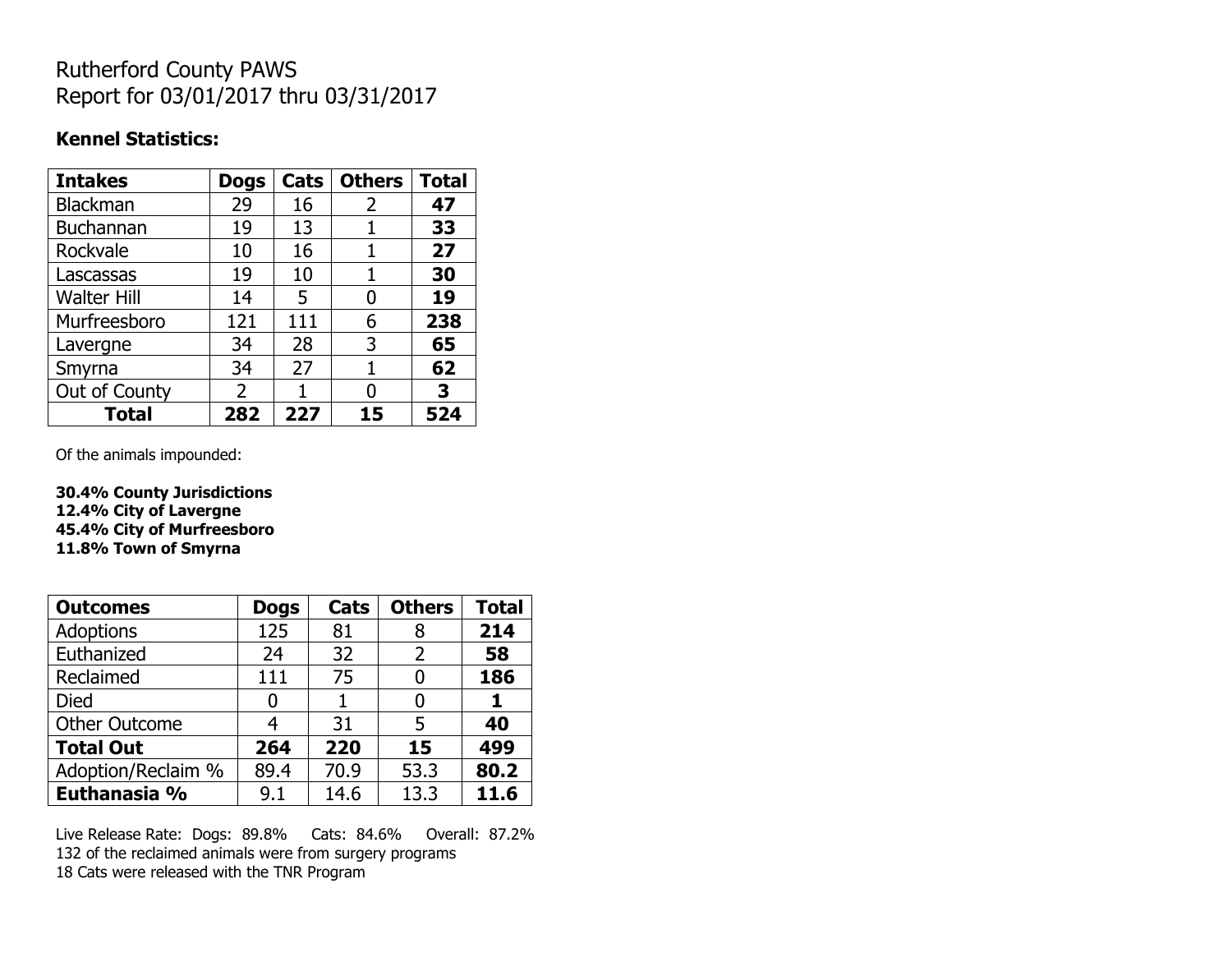Animals left in shelter on 03/31/2017: 115

2101 People visited the shelter looking for a lost /new pet.

1981 Logged calls/voice mails for the month.

#### **Activity Report by Jurisdiction:**

| Zones           | <b>Calls Received</b> | Calls Completed |
|-----------------|-----------------------|-----------------|
| <b>Blackman</b> | 159                   | 157             |
| Buchannan       | 132                   | 132             |
| Lavergne        | 226                   | 228             |
| Lascassas       | 163                   | 165             |
| Murfreesboro    | 504                   | 504             |
| Rockvale        | 100                   | 101             |
| Smyrna          | 147                   | 148             |
| Walter Hill     | 83                    | 83              |
| Out of Area     | 17                    | 17              |
| <b>Total</b>    | 1531                  | 1535            |

42.7% County Jurisdictions 14.8% City of Lavergne 32.9% City of Murfreesboro 9.6% Town of Smyrna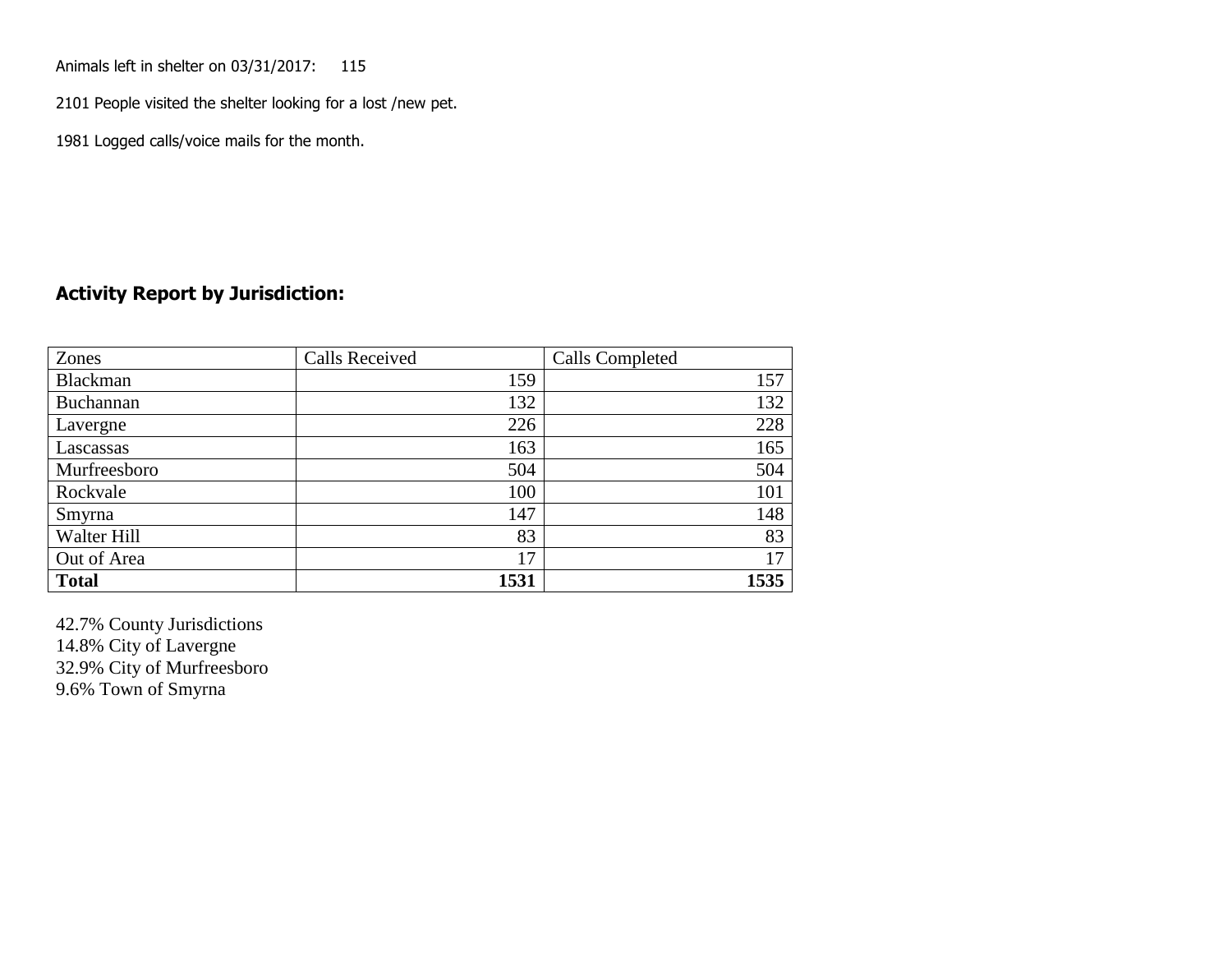# **Mileage:**

| <b>Officer</b> | <b>Miles</b> |
|----------------|--------------|
| 422            | 1975         |
| 423            | 1634         |
| 425            | 1346         |
| 426            | 328          |
| 427            | 1014         |
| 428            | 887          |
| 430            | 1024         |
| 431            | 948          |
| 437            | 1882         |
|                |              |
|                |              |
|                |              |
|                |              |
|                |              |
|                |              |
|                |              |
|                |              |
| <b>Total</b>   | 11038        |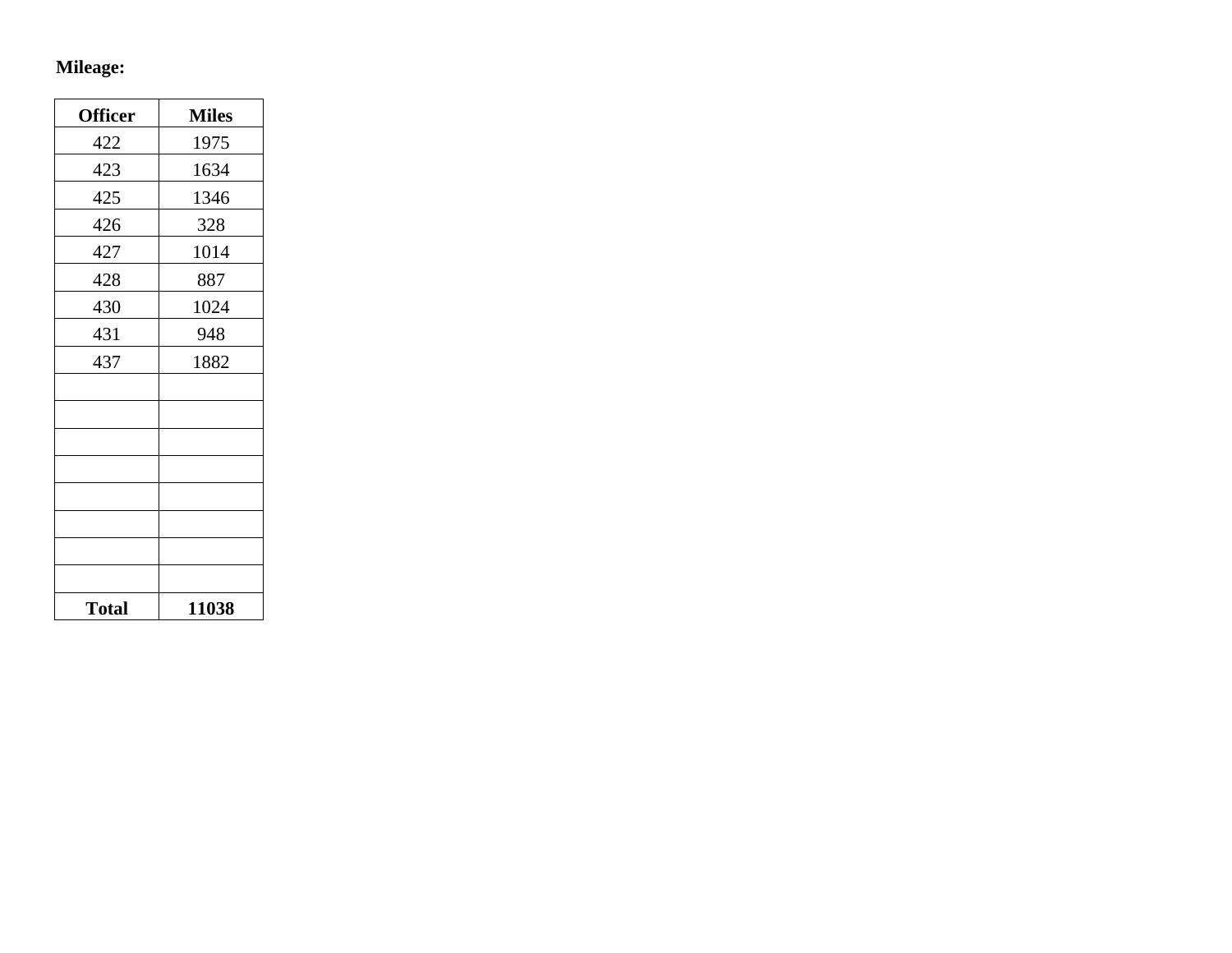## Fiscal Year-to-Date Report 07/01/16 thru 03/31/2017

#### **Kennel Statistics:**

| <b>Intakes</b>     | <b>Dogs</b> | Cats | <b>Others</b> | <b>Total</b> |
|--------------------|-------------|------|---------------|--------------|
| <b>Blackman</b>    | 176         | 212  | 6             | 394          |
| <b>Buchannan</b>   | 165         | 152  | 3             | 320          |
| Rockvale           | 144         | 145  | 9             | 298          |
| Lascassas          | 161         | 156  | 6             | 323          |
| <b>Walter Hill</b> | 117         | 114  | 3             | 234          |
| Murfreesboro       | 902         | 1027 | 116           | 2045         |
| Lavergne           | 225         | 276  | 37            | 538          |
| Smyrna             | 240         | 358  | 27            | 625          |
| Out of County      | 37          | 70   | 0             | 107          |
| <b>Total</b>       | 2167        | 2510 | 207           | 4884         |

Of the animals impounded since July 01:

**34.3% County Jurisdictions**

**11.0% City of Lavergne**

**41.9% City of Murfreesboro**

**12.8% Town of Smyrna**

| <b>Outcomes</b>      | <b>Dogs</b> | Cats | <b>Others</b> | <b>Total</b> |
|----------------------|-------------|------|---------------|--------------|
| <b>Adoptions</b>     | 1092        | 1028 | 37            | 2157         |
| Euthanized           | 278         | 853  | 61            | 1192         |
| Reclaimed            | 744         | 574  | 4             | 1322         |
| <b>Died</b>          | 16          | 51   | 10            | 77           |
| <b>Other Outcome</b> | 29          | 60   | 95            | 184          |
| <b>Total Out</b>     | 2159        | 2566 | 207           | 4932         |
| Adoption/Reclaim %   | 85.0        | 62.4 | 19.8          | 70.5         |
| Euthanasia %         | 12.9        | 33.3 | 29.3          | 24.2         |

Live Release Rate: 73.2%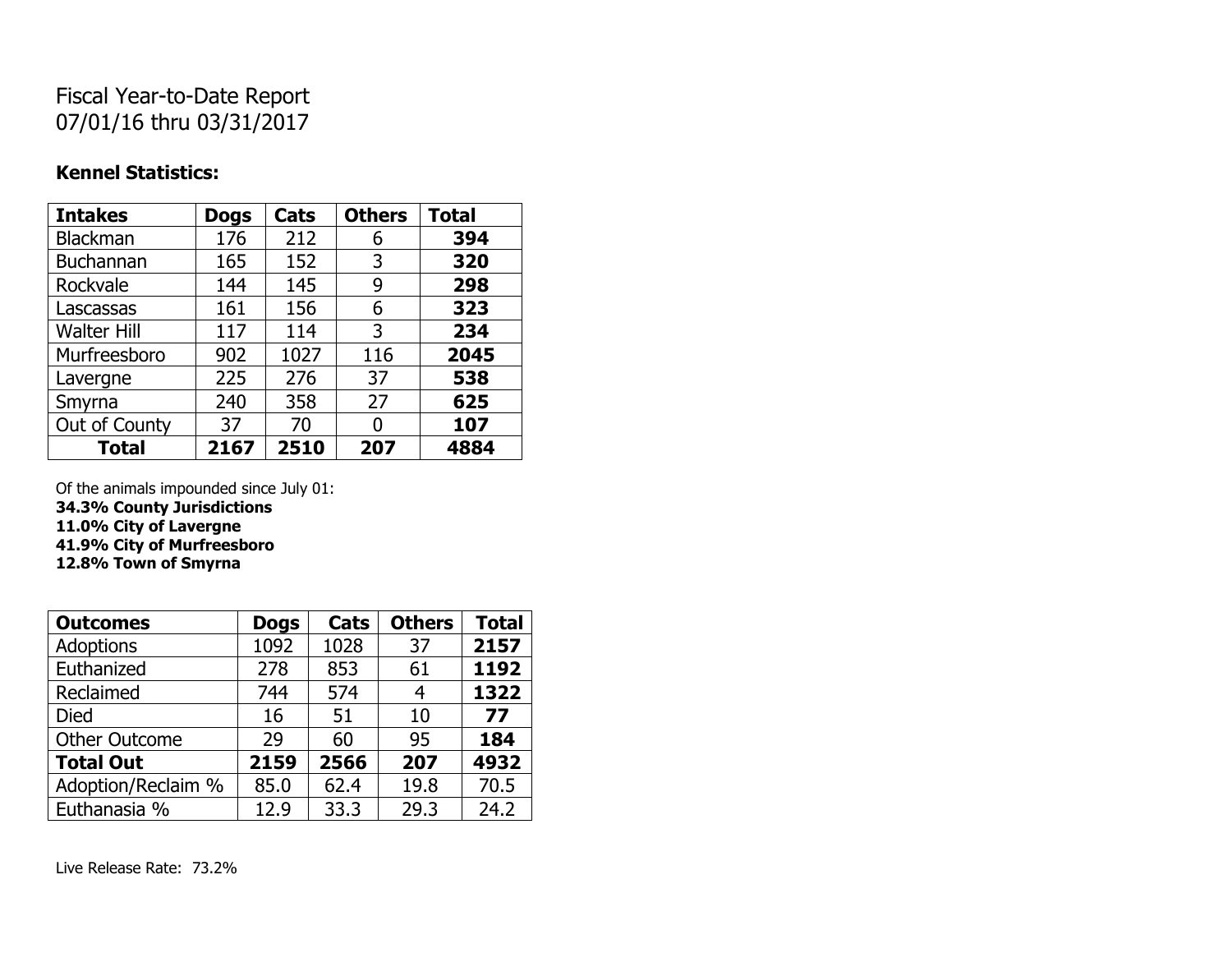19634 People have visited the shelter since July 01, 2016 looking for a lost /new pet.

17443 Logged calls/voice mails since July 01, 2016.

### **Activity Report by Jurisdiction:**

| Zones           | <b>Calls Received</b> | Calls Completed |
|-----------------|-----------------------|-----------------|
| <b>Blackman</b> | 1504                  | 1503            |
| Buchannan       | 1053                  | 1054            |
| Lavergne        | 1966                  | 1972            |
| Lascassas       | 1023                  | 1025            |
| Murfreesboro    | 4788                  | 4794            |
| Rockvale        | 864                   | 864             |
| Smyrna          | 1410                  | 1408            |
| Walter Hill     | 812                   | 811             |
| Out of Area     | 74                    | 74              |
| <b>Total</b>    | 13494                 | 13505           |

39.4% County Jurisdictions 14.6% City of Lavergne 35.5% City of Murfreesboro 10.5% Town of Smyrna